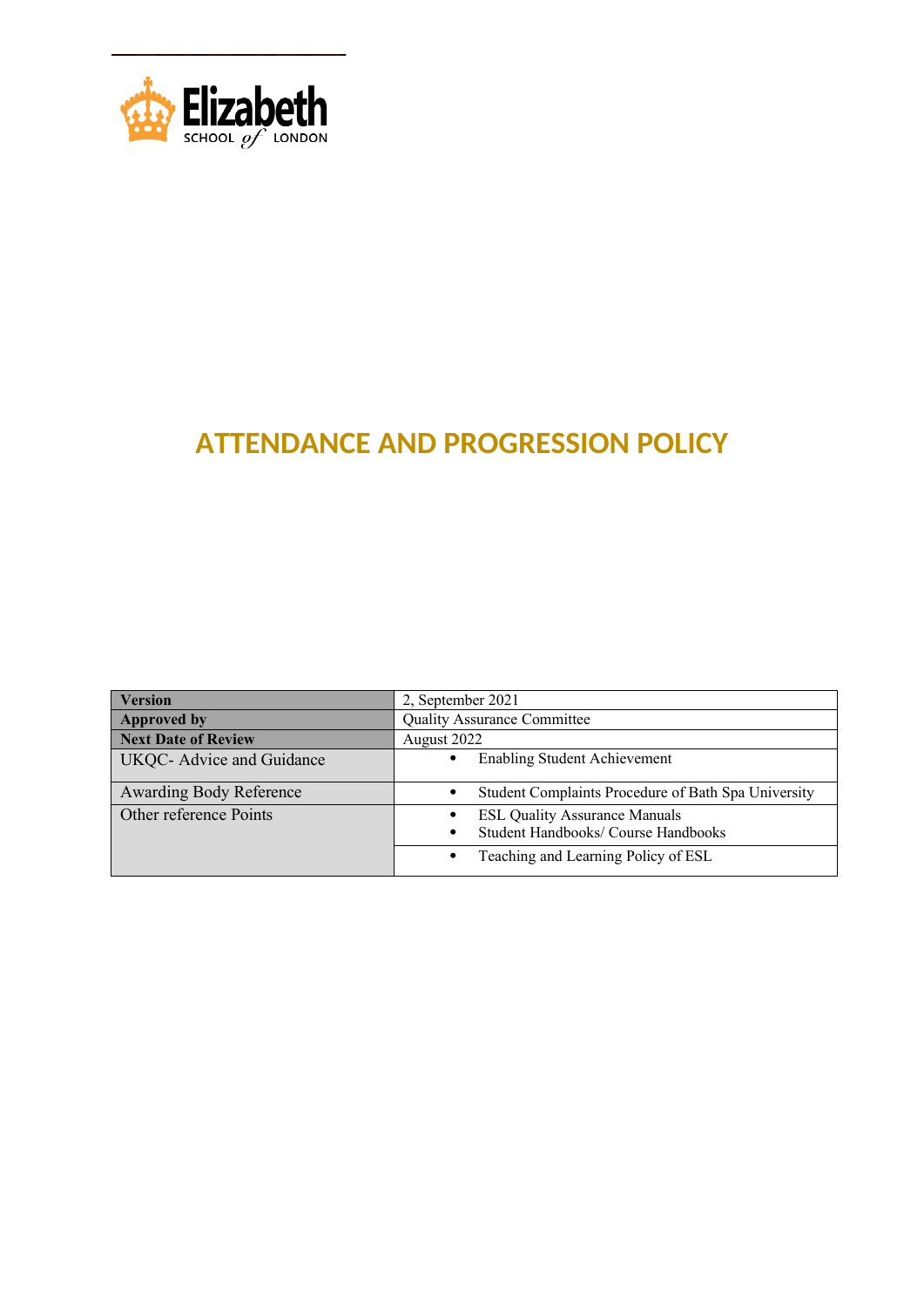

- 1. The aim of this policy is to help and support the students in order to achieve their learning potential, improve and enhance the rate of their successes and retention. This policy sets out the rules and regulations in order to monitor students' attendance and progression.
- 2. Elizabeth School of London (ESL) communicates its regulations and targets on student attendance and progression to the learners. ESL has a routine to monitor attendance and rate of progression of the students to minimise the poor rate of progression and withdrawal.
- 3. ESL expects that the students will attend their classes on time, aware about the class time table, take part the necessary activities related to their course or programme.
- 4. Attendance procedure:
	- 4.1 All students will have their attendance monitored at every lecture, seminar, workshop, or practical session. These will be monitored through the use of registers.
	- 4.2 The registers are to be fed into ESL's SMS by administrative staff to enable an analysis and overview of each individual student's attendance. Data will be analysed and monitored by administrative staff in ESL using in-house software. All authorised and non-authorised absences are recorded, and actions are taken where necessary.
	- 4.3 Tutors are required to mark late any student arriving 15 minutes late after the start the scheduled start time unless they have a valid reason (refer to acceptable reasons guide).
	- 4.4 if a student arrives 30 minutes before the end of the class, they will be marked as absent for the entire session.
- 5. Authorised Absent:
	- 5.1 Short-term absences (up to one week) due to illness may be authorised without any documentary evidence, but it is advised that the student contacts the relevant member of staff to inform about the reason of being absent by email.
	- 5.2 Instances of illness that affect an assessment must be reported to ESL, and where relevant, with medical evidence (doctor's or hospital note). The same is applicable for other extenuating circumstances.
	- 5.3 Students are permitted to apply for temporary leave, suspension of studies, or deferral of their programme of study for personal or medical reasons.
- 6. Unauthorised Absent
	- 6.1 Unauthorised absences over one week, such as non-attendance due to undocumented medical, personal or other extenuating circumstances are not permitted, if no evidence is presented, or the absence is not agreed in advance.
	- 6.2 Students are not permitted to be absent from scheduled classes or practical sessions due to employment, unless agreed with the tutor or module leader/programme leader.
	- 6.3 All examinations and assessments must be attended and completed on time (and within any pre-agreed extensions already granted), unless approved by the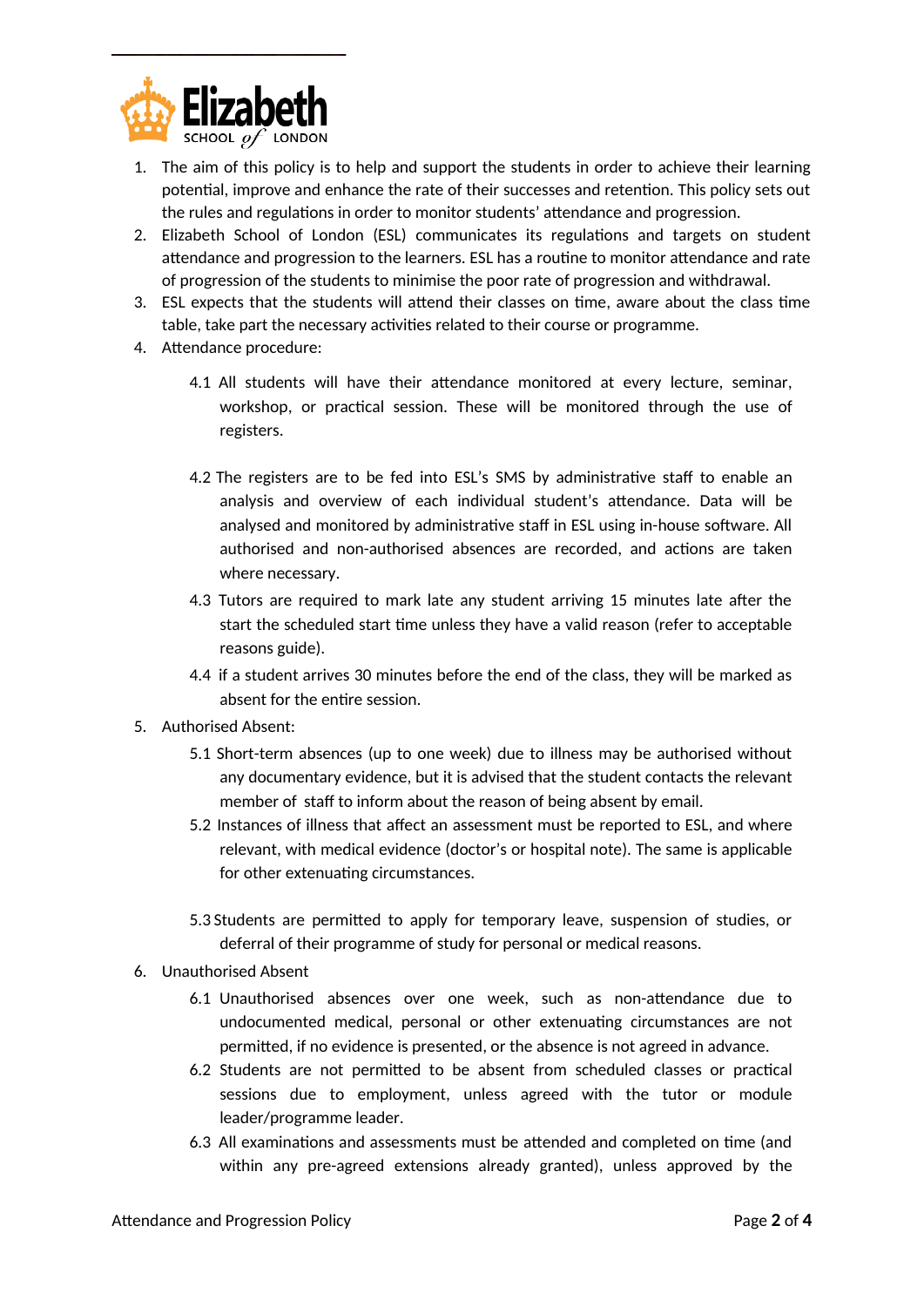

Principal or another officer of ESL acting on his behalf.

- 6.4 Unauthorised absences by students will result in an initial warning letter being sent by central administrators asking them to contact ESL with the reason for their absence. A meeting will be organised with the attendance officer. Following the initial letter, if a student's absence is still of concern, or received no communication, a second warning letter is sent requesting a formal meeting with the student, Attendance Officer and Academic Manager to discuss the absences, and to implement an action plan. Continuation of low attendance will result with a final letter requesting direct contact with the school and a meeting with the principle. Failure to attend the meeting without a valid reason will result in withdrawal.
- 6.5 All students are at risk of removal from their programme after consistent and continued periods of absence are recorded. A student whose attendance rate is below 50% at the mid- point of an academic term or is below 50% during the entire term, may result in removal of the student from the programme with no opportunity to re-enroll on any programme.
- 6.6 No extended period of absence is permitted unless authorised through application for temporary leave, suspension of study or deferral.
- 7. Non-Attendance
	- 7.1 As detailed above, students demonstrating non-attendance on a programme of study will be asked to attend a meeting in ESL with the Programme Leader/Tutor/Administrator. Should a student choose at that point to suspend or defer their studies, documentation must be completed to confirm this, and this would become effective as soon as the information is received centrally.
	- 7.2 Where required, in instances of non-attendance, a warning will be sent to students to require them to attend a meeting in the College where their attendance, academic progression and any other personal circumstances can be discussed.
	- 7.3 In instances where a student does not attend the scheduled meeting in ESL and no viable reason is given for non-attendance at the meeting, ESL may withdraw the student from the programme with no opportunity to re-enrol on any programme. However, prior to the withdrawal, the reasons to withdraw will be conveyed to the student in writing,
	- 7.4 In cases where students attended the preliminary attendance meeting but there are no visible improvements in attendance, then the student could be excited from the programme.
	- 8. Progression
		- 8.1 The purpose of progression monitoring is to ensure that ESL has fair, transparent and effective processes to monitor students' academic progression and to identify students with poor academic performance who may require additional support.
		- 8.2 The progression policy is only applicable to ESL and BSU Foundation degrees.